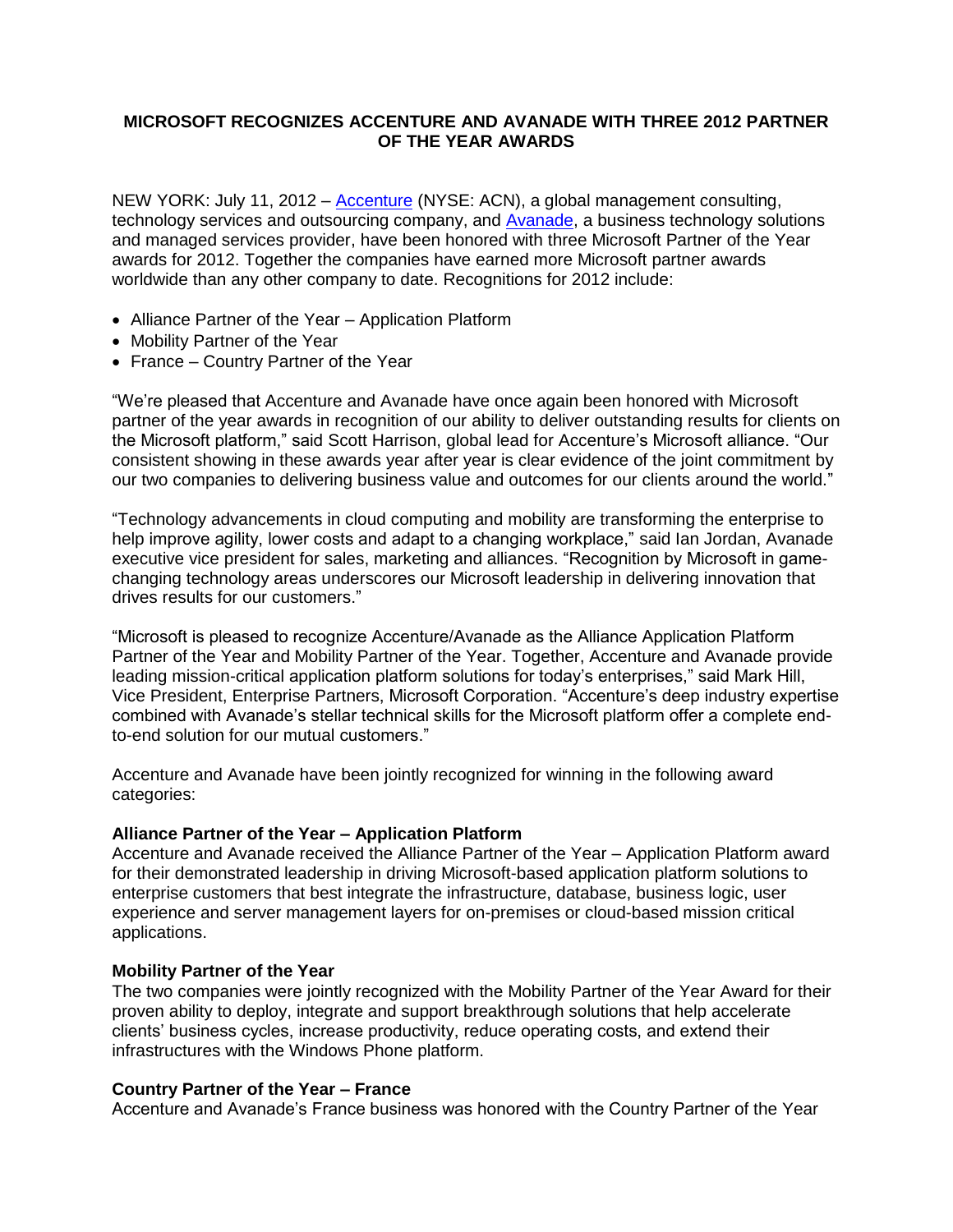award for demonstrated business excellence in delivering Microsoft solutions to customers and for driving customer satisfaction and innovation.

In addition, Accenture and Avanade were also selected as finalists in the following categories, making them the most recognized partner across technical, civic, and geographic categories for 2012.

- Citizenship Partner of the Year Opportunities for Youth
- Dynamics CRM Partner of the Year
- Dynamics Public Sector Partner of the Year
- Microsoft Office 365 Innovation Partner of the Year
- Sustainability Partner of the Year
- Windows Azure SI Partner of the Year

The recipients of the 2012 Microsoft Partner of the Year awards were recognized at this year's Microsoft Worldwide Partner Conference, held July 8-12 in Toronto, Ontario Canada. More information can be found at: <http://www.digitalwpc.com/Pages/Home.aspx#fbid=eTdrPfzErPf>

## **About Avanade**

Avanade provides business technology services that connect insight, innovation and expertise in Microsoft technologies to help customers realize results. Avanade's services and solutions help improve performance, productivity and sales for organizations in all industries. The company applies Microsoft expertise from its global network of consultants, drawing on the right mix of onshore, offshore and nearshore skills, which together are designed to help deliver results faster, at lower cost and with less risk. Avanade, which is majority owned by Accenture, was founded in 2000 by Accenture and Microsoft Corporation and serves customers in more than 20 countries worldwide with more than 15,000 professionals. Additional information can be found at [www.avanade.com.](http://www.avanade.com/)

## **About Accenture**

Accenture is a global management consulting, technology services and outsourcing company, with approximately 249,000 people serving clients in more than 120 countries. Combining unparalleled experience, comprehensive capabilities across all industries and business functions, and extensive research on the world's most successful companies, Accenture collaborates with clients to help them become high-performance businesses and governments. The company generated net revenues of US\$21.6 billion for the fiscal year ended Aug. 31, 2010. Its home page is [www.accenture.com.](http://www.accenture.com/)

Avanade and the Avanade logo are registered trademarks or trademarks of Avanade Inc. Other product, service, or company names mentioned herein are the trademarks or registered trademarks of their respective owners.

# # #

**Contact:** Peter Y. Soh **Accenture** Tel: +1-703-947-2571 [peter.y.soh@accenture.com](mailto:peter.y.soh@accenture.com)